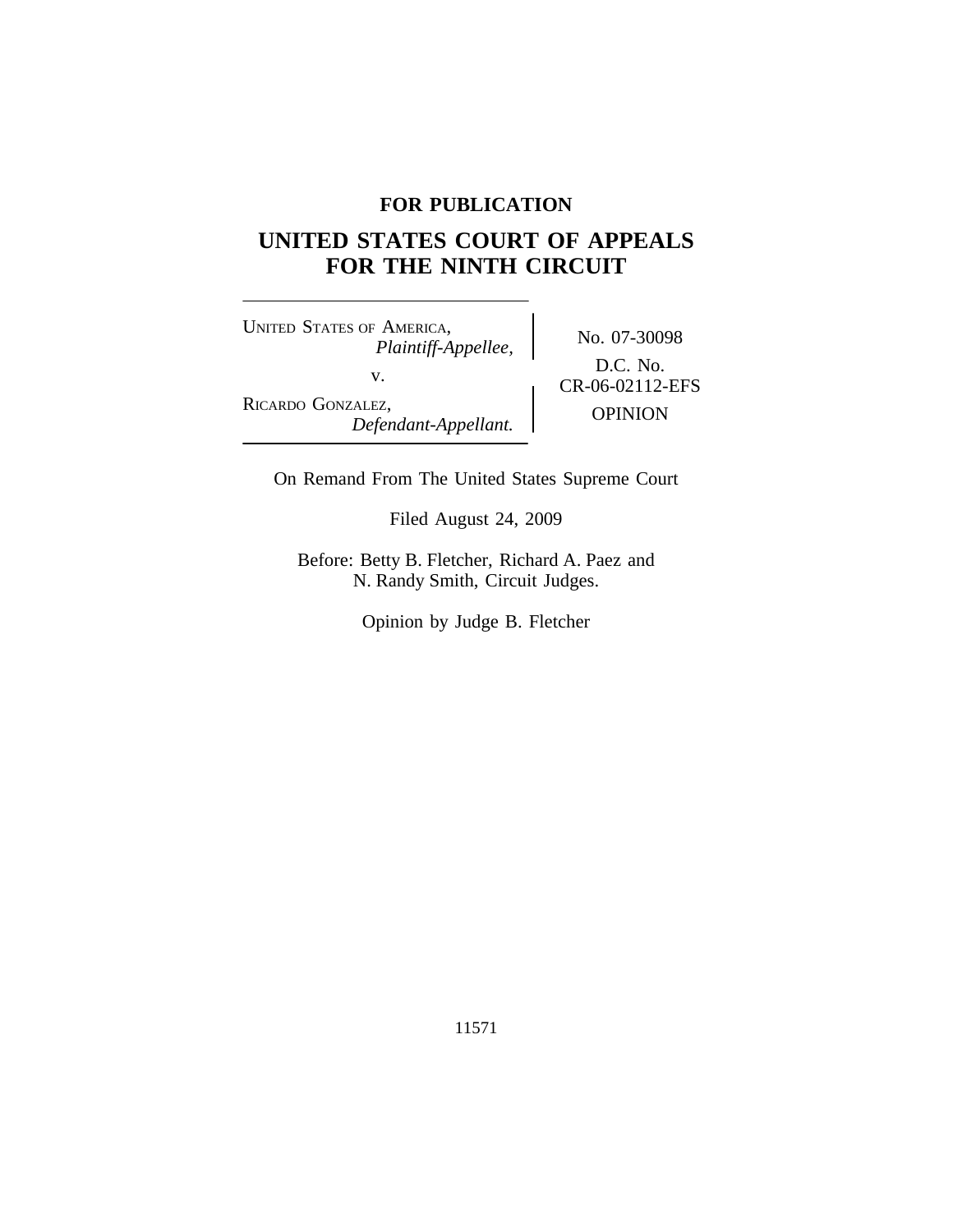#### **COUNSEL**

Rebecca L. Pennell, Federal Defenders of Eastern Washington and Idaho, Yakima, Washington, for the defendantappellant.

James A. McDevitt, United States Attorney, and Thomas J. Hanlon (argued), Assistant United States Attorney, Yakima, Washington, for the plaintiff-appellee.

### **OPINION**

B. FLETCHER, Circuit Judge:

We review this appeal for the second time on remand from the United States Supreme Court. The Court on May 4, 2009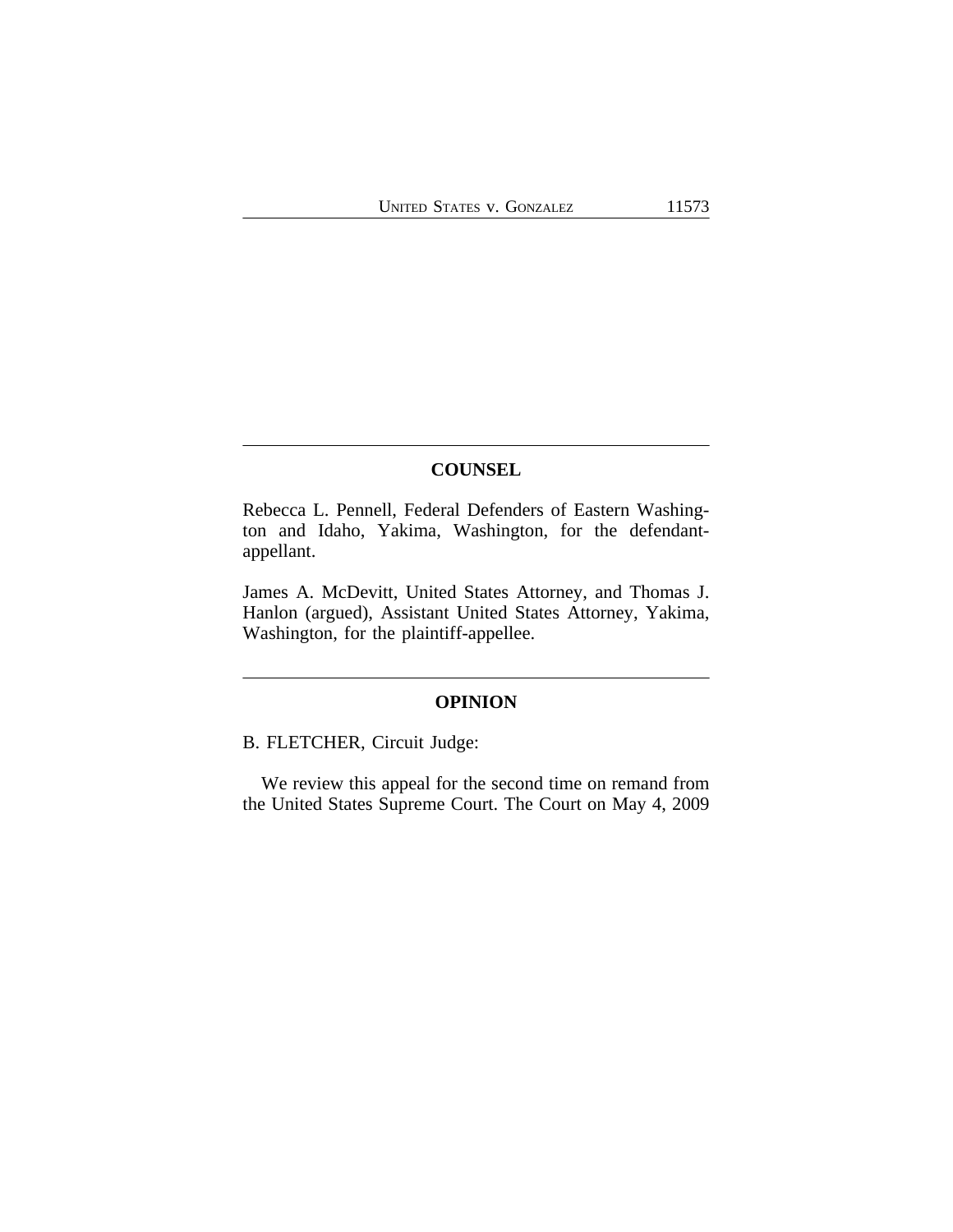granted certiorari, and vacated and remanded our disposition for further consideration in light of its recent decision in *Arizona v. Gant*, 129 S. Ct. 1710 (2009). We hold that *Gant* requires that Appellant Ricardo Gonzalez's motion to suppress be granted and, therefore, Gonzalez's conviction be reversed.

Gonzalez had previously been convicted of Possession of a Firearm and Ammunition by a Prohibited Person, in violation of 18 U.S.C. §  $922(g)(1)$ . Gonzalez's conviction resulted from a firearm found during a June 19, 2006 traffic stop of a car in which Gonzalez was riding. The police, following the arrest of another passenger for out-standing warrants, searched the passenger compartment of the car and discovered a loaded 9 millimeter Beretta firearm inside the glovebox. Gonzalez filed a motion to suppress, asserting the search of the car violated his Fourth Amendment rights, which the district court denied. Following his conviction on November 28, 2006, Gonzalez appealed his conviction and sentence, asserting in part that the denial of his motion to suppress was in error. We affirmed the district court on all aspects of the appeal. *United States v. Gonzalez,* 290 Fed. Appx. 51 (9th Cir. Aug. 7, 2008). Our ruling affirming denial of the motion to suppress rested on the Supreme Court's holding in *New York v. Belton*, 453 U.S. 454, 460 (1981), which has been read by our court as permitting a warrantless vehicle search incident to the arrest of an occupant of the vehicle. *Gonzalez,* 290 Fed. Appx. at 52; *see United States v. Weaver*, 433 F.3d 1104, 1106 (9th Cir. 2006) ("Applying the *Belton* rule, we have held that a warrantless automobile search will be valid if it is 'roughly contemporaneous with the arrest.' ").

In *Gant*, the Court affirmed the Arizona Supreme Court's holding that the broad reading of *Belton* by our and other courts was error. Reading *Belton* more narrowly, the Court announced as the rule for vehicle searches incident to arrest: "Police may search a vehicle incident to a recent occupant's arrest only if the arrestee is within reaching distance of the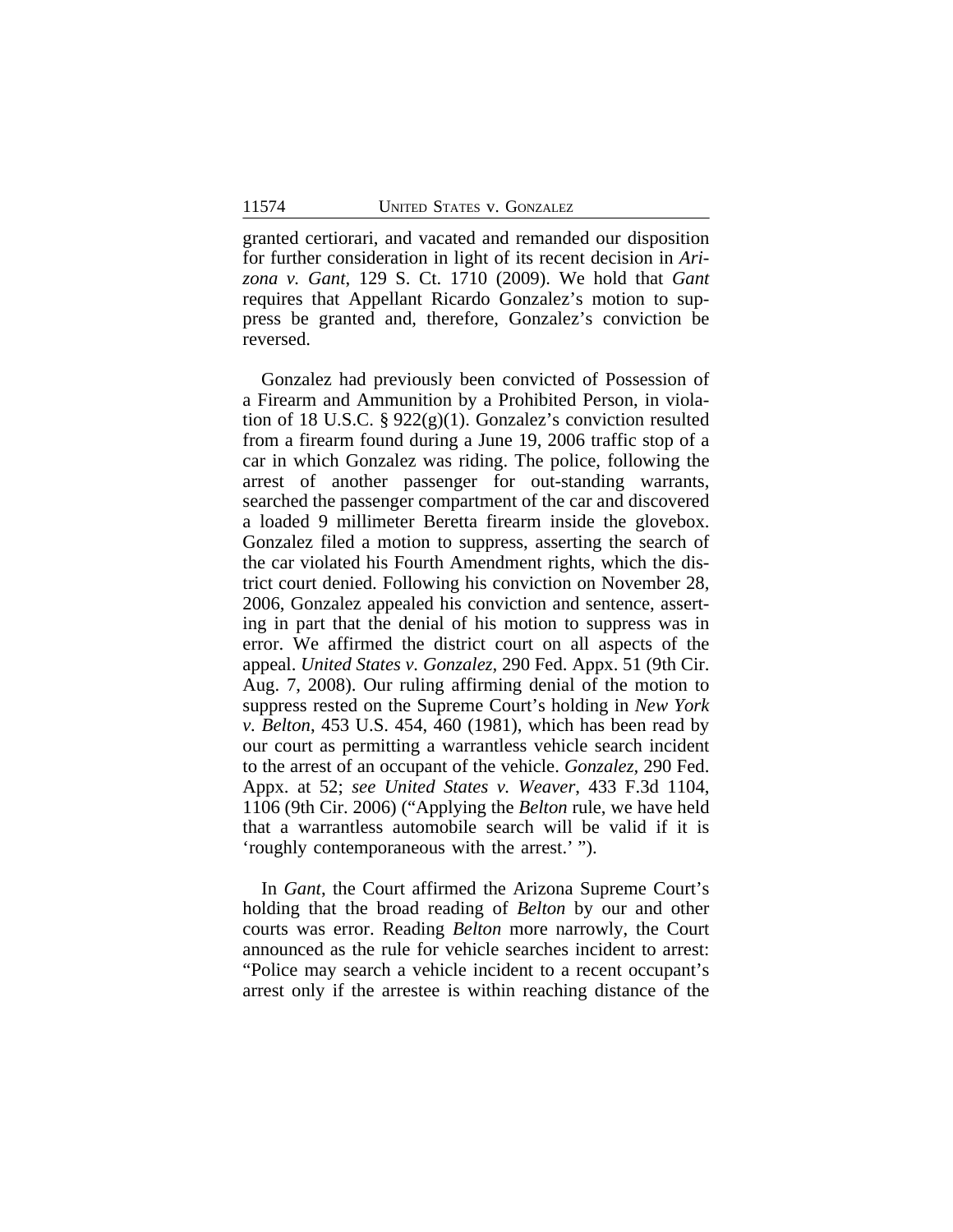UNITED STATES V. GONZALEZ 11575

passenger compartment at the time of the search or it is reasonable to believe the vehicle contains evidence of the offense of arrest. When these justifications are absent, a search of an arrestee's vehicle will be unreasonable unless police obtain a warrant or show that another exception to the warrant requirement applies." *Gant,* 129 S. Ct. at 1723-24. The Government concedes that, under the Supreme Court's current reading of *Belton* stated in *Gant*, the search of Gonzalez's vehicle was improper because Gonzalez was handcuffed and secured in a patrol vehicle at the time of the search of the vehicle. However, the Government asserts nonetheless that the search was in good faith under the then-prevailing interpretation of *Belton* and that, therefore, the exclusionary rule should not be applied.

**[1]** The Government's assertion is not directly supported by our current case law. The Government relies on the Supreme Court's recent decision in *Herring v. United States*, 129 S. Ct. 695 (2009), which applied the good faith exception of *United States v. Leon*, 468 U.S. 897 (1984), in holding that whether the exclusionary rule should be applied to a search in violation of the Fourth Amendment "turns on the culpability of the police and the potential of exclusion to deter wrongful police conduct." *Herring*, 129 S. Ct. at 698. Neither the Supreme Court nor our court, however, has applied the good faith exception to the scenario we face: a search conducted under a then-prevailing interpretation of a Supreme Court ruling, but rendered unconstitutional by a subsequent Supreme Court ruling announced while the defendant's conviction was on direct review. The cases the Government relies on involve application of the good faith exception to searches conducted in reliance on a warrant held invalid following the search; *see, e.g.*, *Herring* 129 S. Ct. at 698; or a statute or regulation subsequently found unconstitutional during direct review of the defendant's conviction; *see, e.g.*, *Illinois v. Krull*, 480 U.S. 340 (1987); *United States v. Peltier*, 422 U.S. 531 (1975); *United States v. Meek*, 366 F.3d 705 (9th Cir. 2004).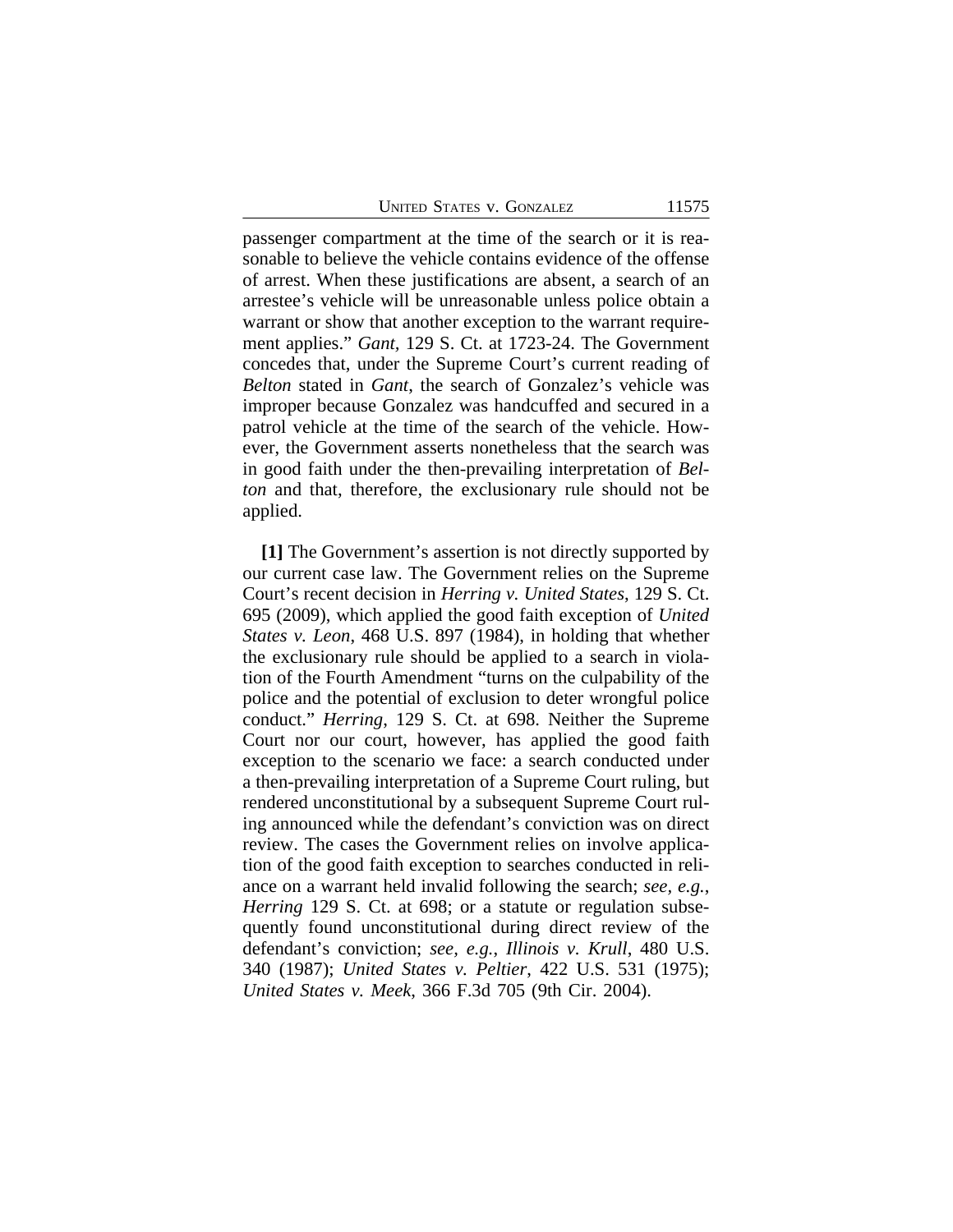**[2]** We conclude, however, that this case should be controlled by long-standing precedent governing the applicability of a new rule announced by the Supreme Court while a case is on direct review. The Court has held that "a decision of this Court construing the Fourth Amendment is to be applied retroactively to all convictions that were not yet final at the time the decision was rendered." *United States v. Johnson*, 457 U.S. 537, 562 (1982); *see Griffith v. Kentucky*, 479 U.S. 314, 328 (1987) (finding that even decisions constituting a "clear break" with past precedent have retroactive application). This precedent requires us to apply *Gant* to the current case without the overlay of an application of the good faith exception. To hold that *Gant* may not be fully applied here, as the Government urges, would conflict with the Court's retroactivity precedents.

**[3]** Such a ruling would undermine the rationale of *Johnson* and *Griffith*. As stated in *Griffith*, "failure to apply a newly declared constitutional rule to criminal cases pending on direct review violates basic norms of constitutional adjudication." 479 U.S. at 314. It would violate "the integrity of judicial review" by turning the court into, in effect, a legislative body announcing new rules but not applying them, rather than acting in our proper role as an adjudicative body deciding cases. It also would "violate[ ] the principle of treating similarly situated defendants the same" by allowing only one defendant to be the beneficiary of a newly announced rule. *Id.* at 322-23. In *Gant*, the Supreme Court upheld in full the decision of the Arizona Supreme Court, which not only found the search at issue unconstitutional, but ordered the suppression of the evidence found as a result of the unconstitutional search. *See Gant*, 129 S. Ct. at 1724; *State v. Gant*, 162 P.3d 640, 646 (Ariz. 2007). Hence, refusal to allow Gonzalez similarly to benefit from the Court's ruling in *Gant* through application of the exclusionary rule would implicate the same concerns mandating the Court's holding in *Griffith.***<sup>1</sup>**

**<sup>1</sup>**We are concerned here with the Fourth Amendment rights of the defendant. We do not consider whether the police officers are entitled to qualified immunity in a 42 U.S.C. § 1983 civil rights action.